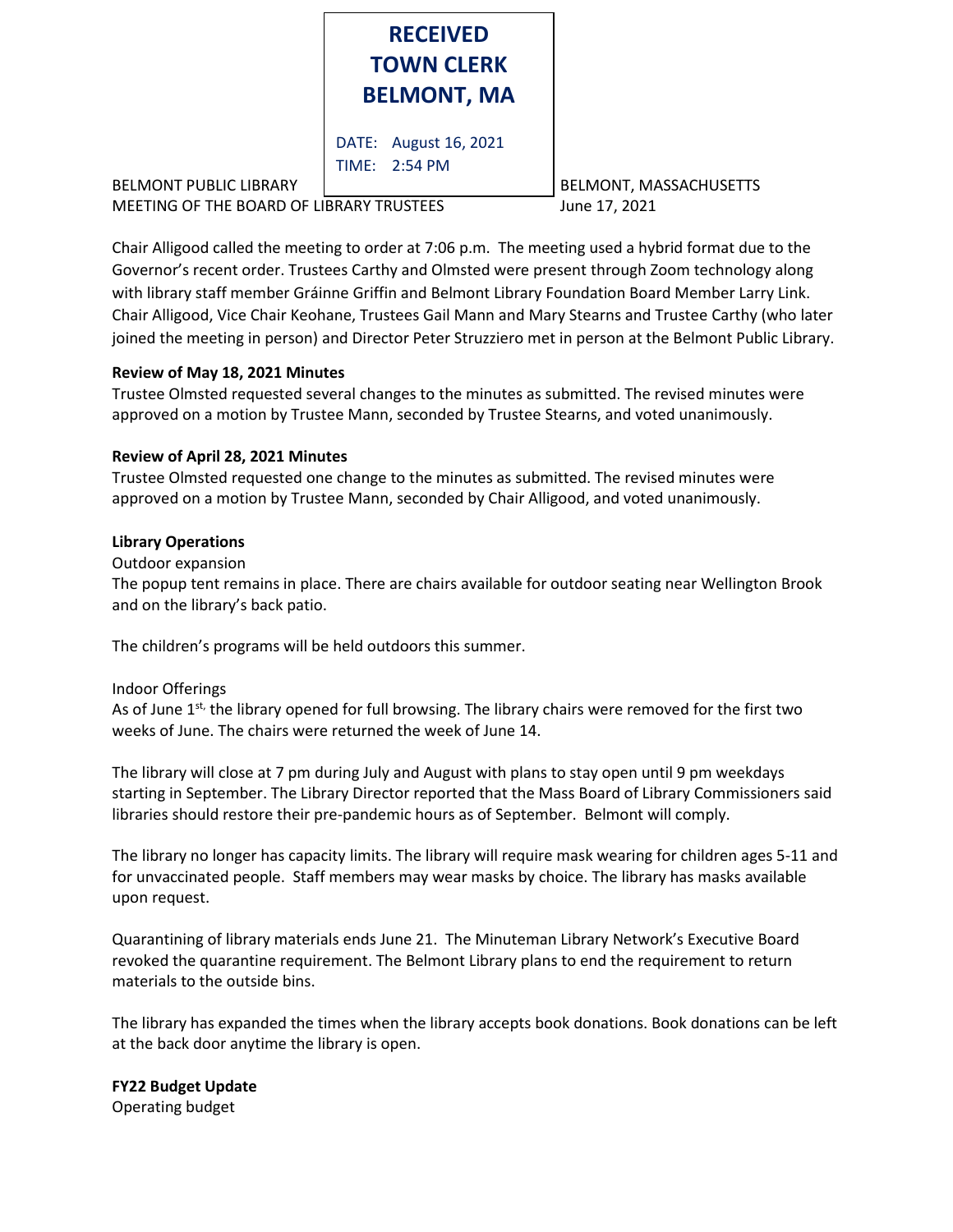Town Meeting passed the operating budget at the June town meeting.

#### Capital Budget Redevelopment

The Trustees Chair, Vice Chair and the Library Director are updating the five- year capital budget. They are also meeting with a consultant to ensure the budget figures are current. They also will update the cost estimate portion of the 2017 feasibility study which addresses the renovation option. They anticipate holding a joint meeting of the Library Trustees and the Capital Budget Committee in the fall. Chair Alligood is working with the Belmont Media Center to produce a short video showing the building's deteriorating conditions.

The Library Director reported that the Town Assessor recently toured the library building and reduced the building's assessment from \$15 M to \$12 M due to the building's condition.

The Capital Budget Committee asked the Library Director to provide current updated estimates for the fire alarm and HVAC systems.

## **Friends / Foundation / School Committee Updates**

The Chair and Vice Chair attended the Friend's Annual Meeting in June. The Friends will celebrate their 50<sup>th</sup> anniversary with a Story Corp interviewing people about their library stories and host an event this fall. The Friends' leadership is rotating to two new Co-Presidents. Vice Chair Keohane has asked the Friends' leadership for feedback about the utilization of the library's museum passes funded by the Friends.

The Foundation will meet later in June. They are working on messaging and encouraging the town to become aware of the urgency of the need for a new library.

The last day of school was June 16. The School Committee voted to support the placement of a new rink. The high school is scheduled to open in September and has sent maps to students. The School Department will permit student parking by permit for 2 years along Concord Avenue between 7 am and 3 pm. The high school librarian's position will be eliminated.

#### **Director's Report**

The Library Director distributed the revised library circulation policy for the Trustees' review. This revision eliminates fines for overdue books. A serial abuser of the overdue policy must speak with the staff about the circulation policy and the staff will remind them about the Food for Fine option. If the issue is not settled at the Circulation Desk the patron will speak to library management.

There will be no change to lost item policy. The trustees asked for information about the incidence of lost items.

Trustees also asked about library card nonuse. Library cards expire every 3 years so a patron must verify their information to renew their card. A library card inactive for 5 years is deleted from the system. The library system software blocks any cards with accounts owing more than \$100.

Vice Chair Keohane made a motion to approve the revised circulation policy. Chair Alligood seconded the motion and it was voted unanimously. The Library Director reported that the Town Administrator enthusiastically supports the revised circulation policy which eliminates overdue fines.